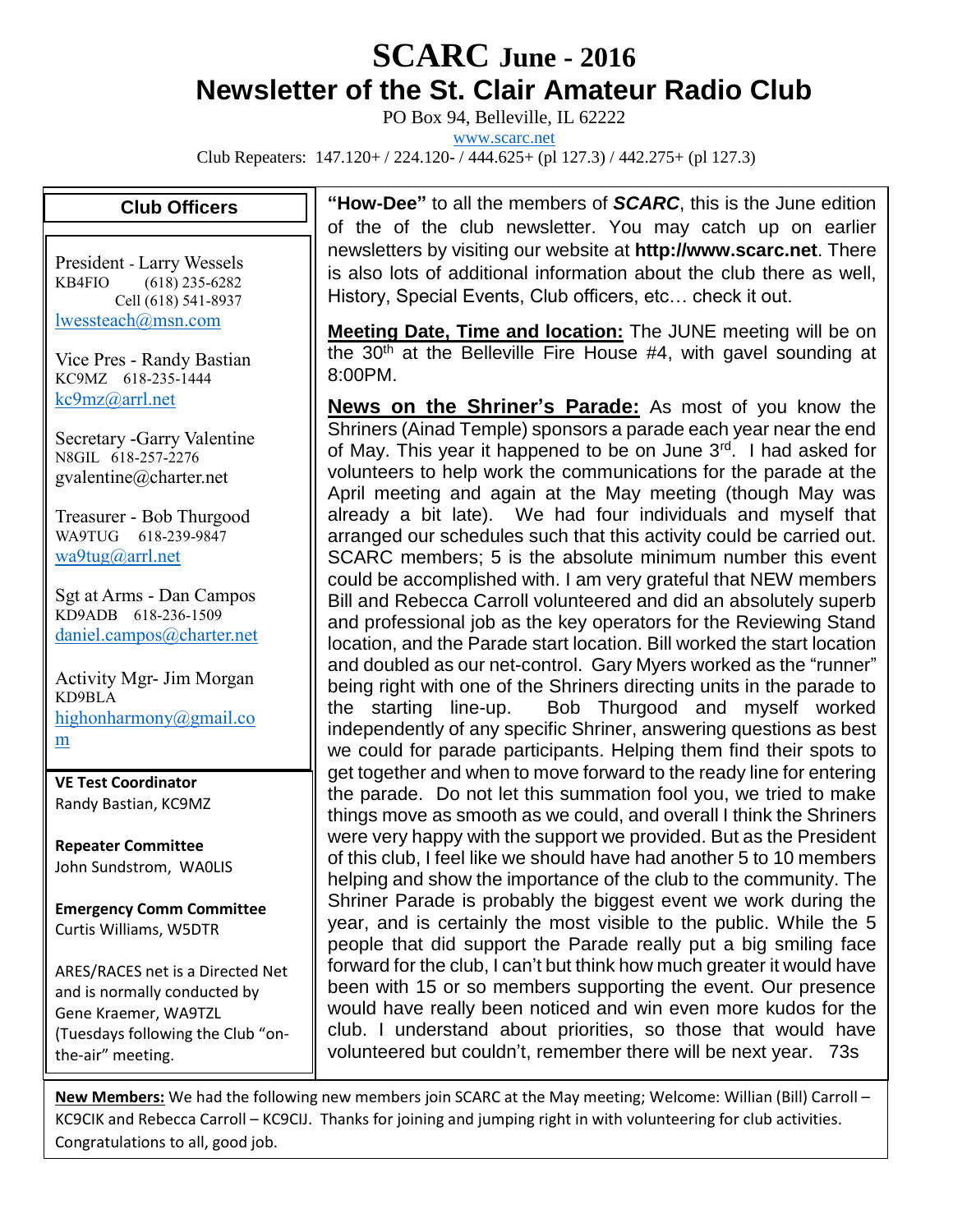**Want Ads Section:** (Since I don't have any want ads for this month, I will use this space to review the activity schedule for the summer months.) **In** June there is a Bicycle event called Metro East Cycle ride/race. They could use the help of our radio club to provide them with communications and monitoring bike riders. This event is set for 17 and 18 June. For details and volunteering, call Chris WX9SVR at 618-979-8163. Please do not forget ARRL Field Day. That will be Saturday – Sunday 1:00 PM to 1:00PM (24 hours of operations) on June 25 and 26. The club has reserved pavilion #1 at Pleasant Ridge Park in Fairview Heights for our club field operating location. You can check out the "operating procedures and rules on the ARRL web site [\(http://www.arrl.org/\)](http://www.arrl.org/). Most participating members will arrive at the park around 10 to 11:00 AM to set up equipment and antennas. Earlier if you need more time. Hope to see you there.

**The MS Bike event** is the big one where some 80 Hams are required to support all the route and events. That will be September, 9, 10, and 11. (I have already signed up for this as well as some of the other SCARC members. Join us and get trained and join the party, we will have fun).

**July 23, 2016** we will visit the repeater site and look over the operation there. If you would like to visit the repeater site and see what we have, please sine the roster at the June meeting and plan on it for 23 July, about 9:30 AM meet at SWIC parking lot and we will progress to the site.

**(Repeat)** SCARC has been queried as to interest in participating in an **AUXCOMM training class**. The following is from an Illinois rep for **AUXCOMM** and helps explain it more. "The course focuses on auxiliary communications interoperability, emergency operation center etiquette, onthe-air etiquette, FCC rules and regulations, auxiliary communications training and planning, certification/accreditation and emergency communications deployment. It is intended to supplement and standardize an operator's basic knowledge of emergency amateur radio communications in a public safety context."

Prerequisite: **Auxiliary Emergency Communications** candidates must have the following prerequisites to attend the course:

- 1) amateur radio license.
- 2) Past experience in auxiliary emergency communications.

3) Completion of the following training courses prior to the class: IS-100, IS-200, IS-700, IS-800.

4) A desire to learn how to work with COMLs in a NIMS/ICS environment. (you'll learn what that

is.) The prerequisite training requirements are available through the FEMA web site. I am working on getting this for us and to make it a little easier for those that are interested. Larry, KB4FIO

**Antenna Builders and Mid-Month Social:** I have been informed by Dennis, KM9O, the group will meet on Saturday, 11 June, at the Egyptian Radio Club (Holy Family Community Center, 2600 Washington Ave. Granite City, IL). The group gathers around 10:00 AM, wrapping up about 2:00 to 4:00PM… They plan to demonstrate some special communications capabilities this month. Please try to attend and learn something that may be useful. Dennis can also provide information on upcoming QSO party information and **Field Day** activities, so it is even more important that you come out if you can, come on folks let's do it…

**Did You Know…?** A question I hear from new hams is "how do I get a vanity call sign?" The process is probably harder than it needs to be but certainly something any ham can do. As of September 2015, the FCC no longer charges a fee for vanity call signs. Yea!!!